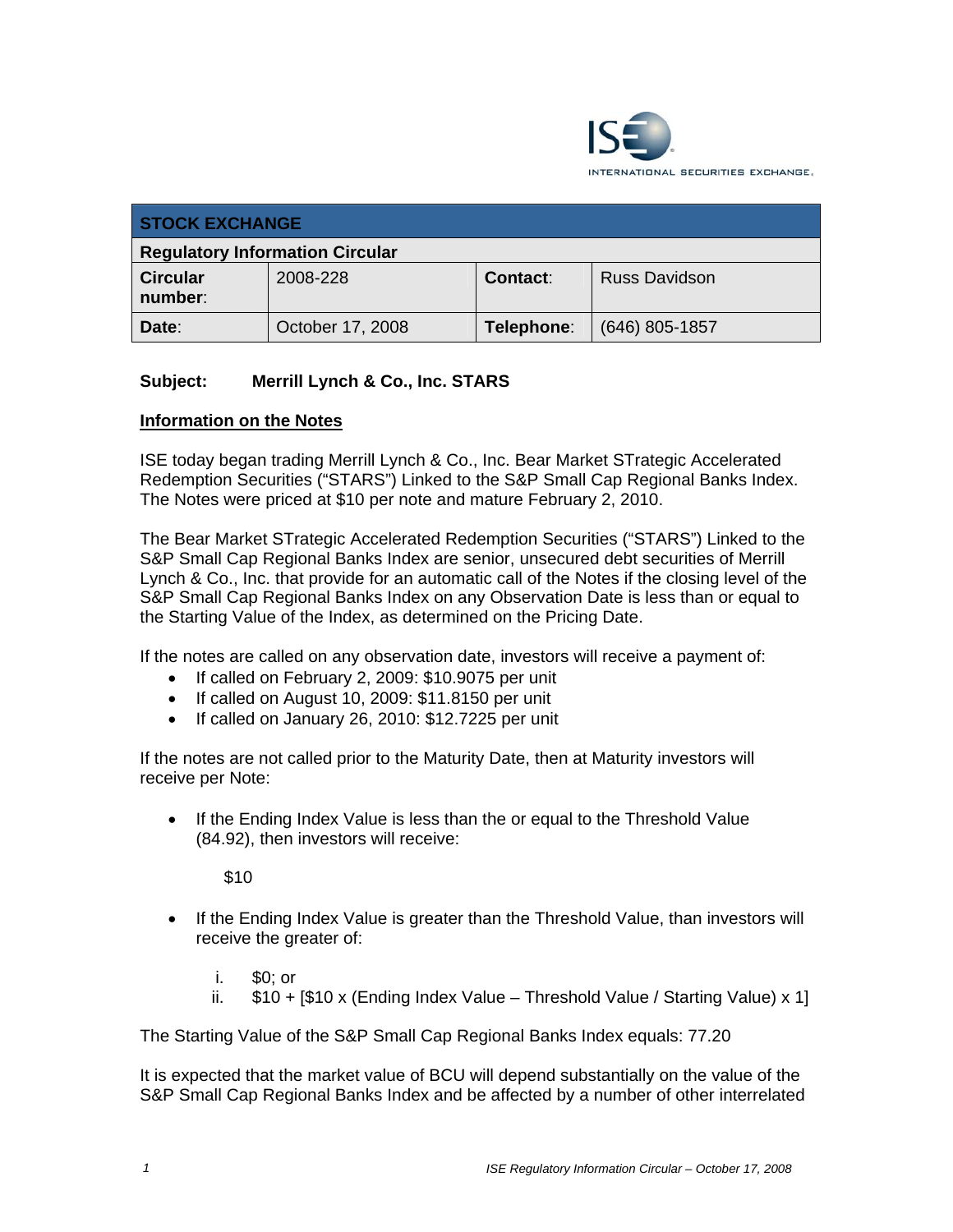factors including, among other things; the general level of interest rates, the volatility of the Index, the time remaining to maturity, the dividend yields of the stocks comprising the Index, and the credit ratings of the Issuer.

Contact your Tax Advisor for information concerning taxation.

Trading in the shares on ISE is on a UTP basis and is subject to ISE equity trading rules. The shares will trade from 9:00 a.m. until 4:00 p.m. Eastern Time. Equity Electronic Access Members ("Equity EAMs") trading the shares during the Pre-Market Session are exposed to the risk of the lack of the calculation or dissemination of underlying index value or intraday indicative value ("IIV"). For certain derivative securities products, an updated underlying index value or IIV may not be calculated or publicly disseminated in the Pre-Market hours. Since the underlying index value and IIV are not calculated or widely disseminated during Pre-Market hours, an investor who is unable to calculate implied values for certain derivative securities products during Pre-Market hours may be at a disadvantage to market professionals.

Equity EAMs also should review NASD Notice to Members 03-71 for guidance on trading these products. The Notice reminds members of their obligations to: (1) conduct adequate due diligence to understand the features of the product; (2) perform a reasonable-basis suitability analysis; (3) perform customer-specific suitability analysis in connection with any recommended transactions; (4) provide a balanced disclosure of both the risks and rewards associated with the particular product, especially when selling to retail investors; (5) implement appropriate internal controls; and (6) train registered persons regarding the features, risk and suitability of these products.

**This Regulatory Information Circular is not a statutory Prospectus. Equity EAMs should consult the Trust's Registration Statement, SAI, Prospectus and the Fund's website for relevant information.**